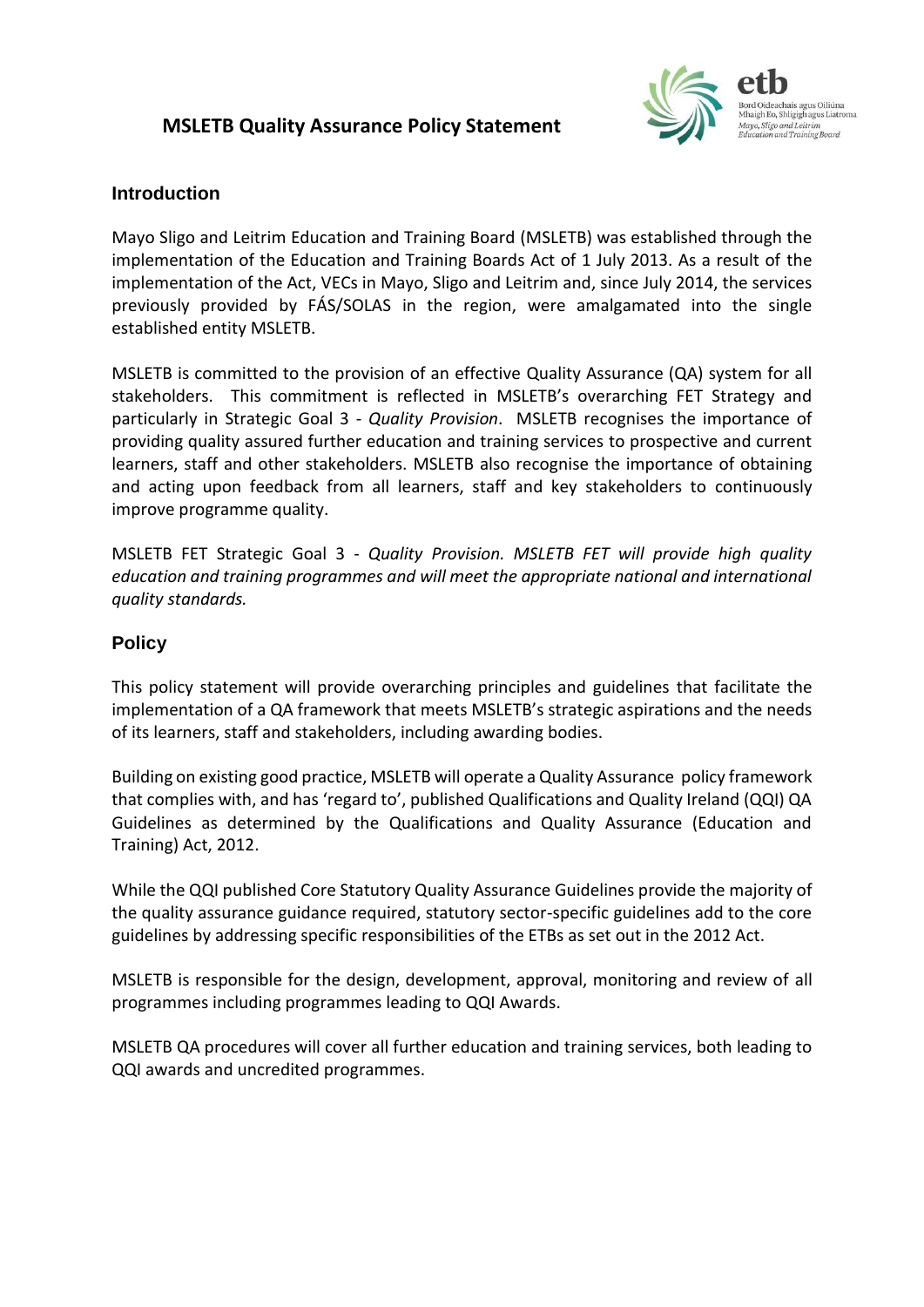# **Principles**

The QA Policy in MSLETB will be informed by overarching principles that underpin the approach to QA for the delivery of its Education and Training Services

- 1. MSLETB is responsible for the quality of all of its education and training provision and its assurance.
- 2. Context: QA in MSLETB operates across a broad spectrum of Education and Training provision including Youth Services, Adult and Further Education, Apprenticeships and Traineeships. MSLETB will demonstrate its quality publicly across all of its activities.
- 3. A QA 'culture' will be fostered throughout the MSLETB FET landscape in order to instil both individual and organisational commitment in recognising that QA is a tool that drives continuous improvement.
- 4. Education and training exists principally for the purpose of enabling people to learn and, accordingly, MSLETB programmes of education and training will be designed, implemented and evaluated with learning outcomes in mind.
- 5. Approved QA procedures and those procedures which must have regard to QQI guidelines will be implemented by MSLETB and will be monitored for effectiveness.
- 6. MSLETB QA systems will make appropriate use of external persons, who are independent of MSLETB and its agents and who are expertly qualified, to make relevant national and international comparisons.
- 7. Continuous improvement is the goal of the MSLETB quality assurance process.
- 8. MSLETB's quality assurance systems will enhance transparency. Processes will be developed through which MSLETB can demonstrate its accountability, including accountability for the investment of public and private money.
- 9. The MSLETB QA system will support public confidence in its capacity to provide programmes to agreed standards. MSLETB will actively promote its QA system and proactively develop it as a tangible resource and an explicit part of the education and training infrastructure. MSLETB views public confidence as a key objective of its QA system and will publish QA outputs where feasible.

# **Guidelines**

The Core Quality Assurance Guidelines established by QQI for provider's guidelines are statutory guidelines; the 2012 Act further requires providers to have 'regard to' QQI's quality assurance (QA) guidelines when establishing their own quality assurance procedures.

### **1. Governance and Management of Quality**

MSLETB will develop a system to oversee education, training and related activity to ensure its quality. This governance structure will separate responsibilities between those who produce/develop material and those who approve it. Included in the governance structure are groups or units which make decisions and approve them.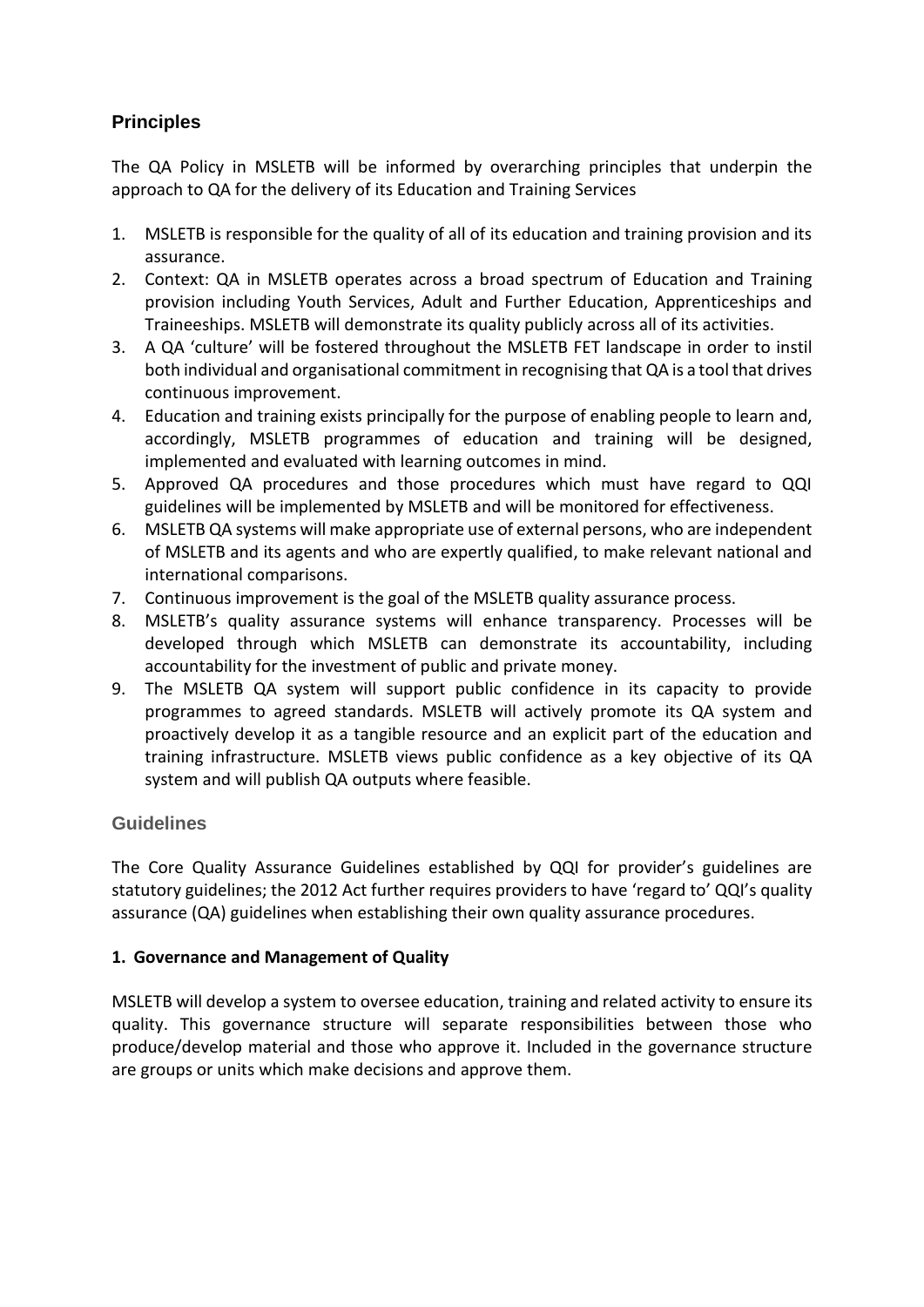### **2. Documented Approach to Quality Assurance**

MSLETB's QA system is fully documented and sets out MSLETB's commitment to quality in terms of programme provision and related activities as appropriate. It also refers to arrangements for the internal evaluation or review and continuous improvement of the effectiveness of policies and procedures. Policies and procedures are effective and fit for purpose. All quality assurance procedures are regularly self-monitored to ensure ongoing effectiveness and procedures found to be ineffective are amended or replaced.

### **3. Programmes of Education and Training**

The development of new programmes is conducted systematically. Sufficient time is allowed for the necessary internal and external consultations with stakeholders to be undertaken. This includes an evaluation of new programmes by the appropriate internal decision-making structures, allowing for consideration of new programmes by both management and governance.

### **4. Staff Recruitment, Management and Development**

MSLETB takes responsibility for the quality of its staff and for providing them with a supportive environment that allows them to carry out their work effectively. MSLETB assures itself as to the competence of its staff. There is a systematic approach to the fair and transparent recruitment and further professional development of staff engaged in programme and service delivery. Mechanisms are provided for staff communications and feedback and opportunities for continuous professional development are publicised to all staff.

#### **5. Teaching and Learning**

MSLETB is committed to self-monitoring and improving the quality of the teaching and learning on its education and training programmes and maintains an ethos that promotes learning.

#### **6. Assessment of Learners**

MSLETB provides an assessment framework that establishes a philosophy on, and approach to, the assessment of learners in both formal assessments (where it leads to certification) and in-house assessment. It also addresses the administration of assessment by MSLETB. Guidelines for assessments are issued to all learners.

#### **7. Supports for Learners**

The adequacy of the resources available to learners is monitored on an ongoing basis. Learning resources are updated and expanded as necessary to reflect up-to-date approaches and learner needs as identified through feedback on teaching and learning.